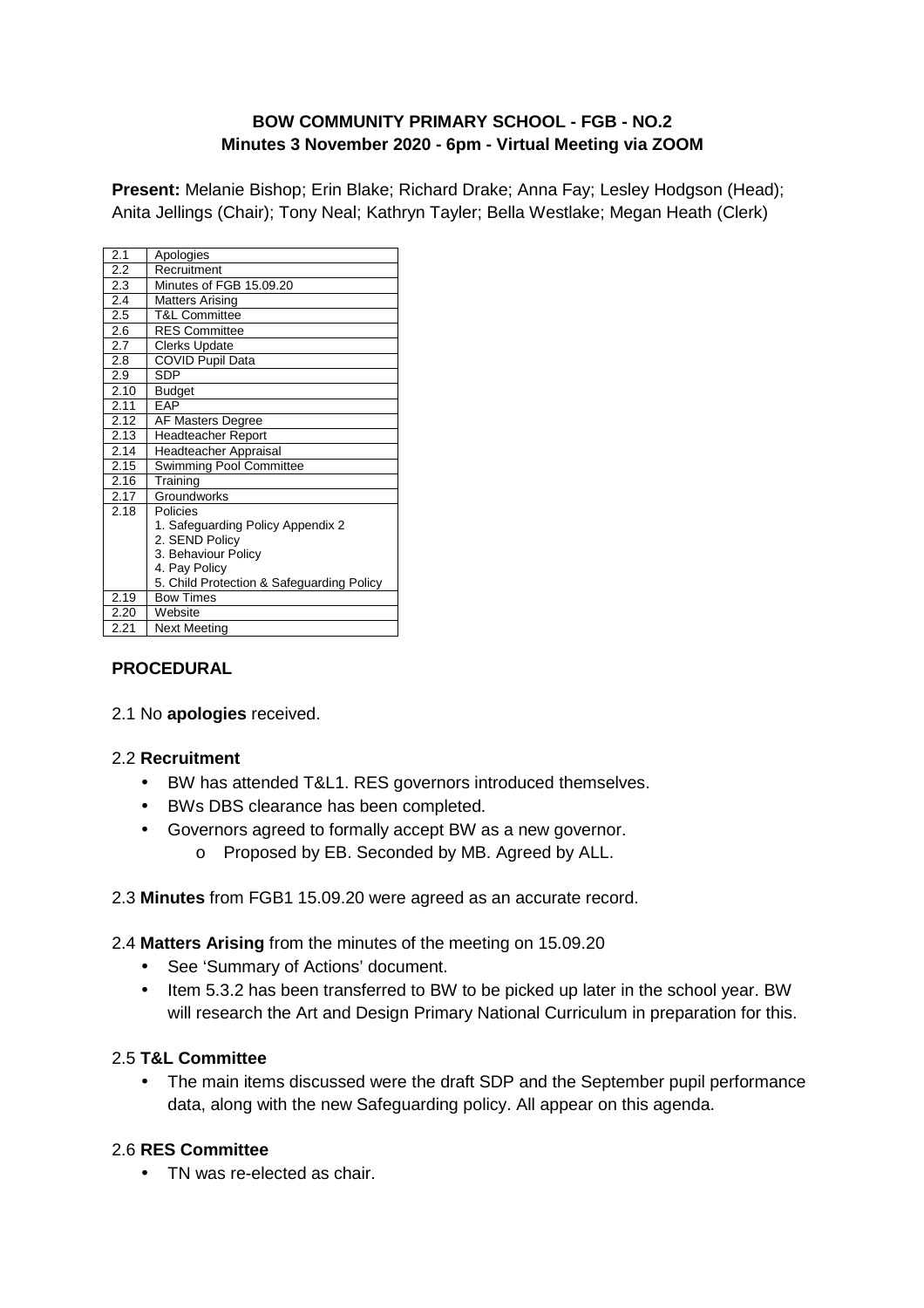- The SDP and budget were discussed and both appear on this agenda.
- The Devon Funding Consultation recommendation was discussed and our response agreed. This was returned today.
	- o T&L governors were informed of the decisions made.
- Some finance policies were agreed.
- The clerk's appraisal and the health and safety learning walk were arranged.
- PIPS training was noted as a high risk item, due to COVID restrictions preventing refreshers. .
- Governors received an update about the emergency plan.
- Groundworks and booster pump funding was discussed (groundworks on this agenda).

# 2.7 **Clerks Update**

- MH informs governors that she aims to open ZOOM meetings 15 minutes before the meeting start time, allowing governors some informal interactive time.
- Governors asked about the Governance Today magazines. MH understands that an electronic version of these is to be available shortly. MH will circulate when this is available.

# **STRATEGIC PLANNING**

### 2.8 **COVID Pupil Data**

- The COVID Pupil Data document, seen by both T&L and RES committees, was recirculated prior to the meeting.
- This document reminds us of the pupil performance gaps and their link to the SDP.
- Governors asked if this data reflects where we currently are.
	- o LH explained that this data was collated in October but is in fact from September. It was collated after 2 weeks into term, allowing the first 2 weeks to get pupils into a stable position to be assessed.
	- o The latest assessment shows some pupils have already made good progression from this point.
- Governors asked if the gaps in the new data are in the same places.
	- o LH explained that they are. These are areas of focus, such as reading comprehension. This needs to be taught in a certain way in order to prepare pupils for assessment and for year 6 SAT assessments.

### 2.9 **SDP**

- The updated draft SDP was circulated prior to the meeting.
- The SDP is evolving very differently to usual due to the ongoing COVID situation.
- Governors focused on Key Priority 4, unpicking all the tasks to ensure their understanding. . The other Key Priorities were then considered. (See below).
- Governors are to focus on the areas covered in their portfolios to support targets being met.
- Minor rewording amendments and typos have been made to the SDP since the version circulated.
	- o Governors agreed the SDP in principle, and will approve final version at FGB3.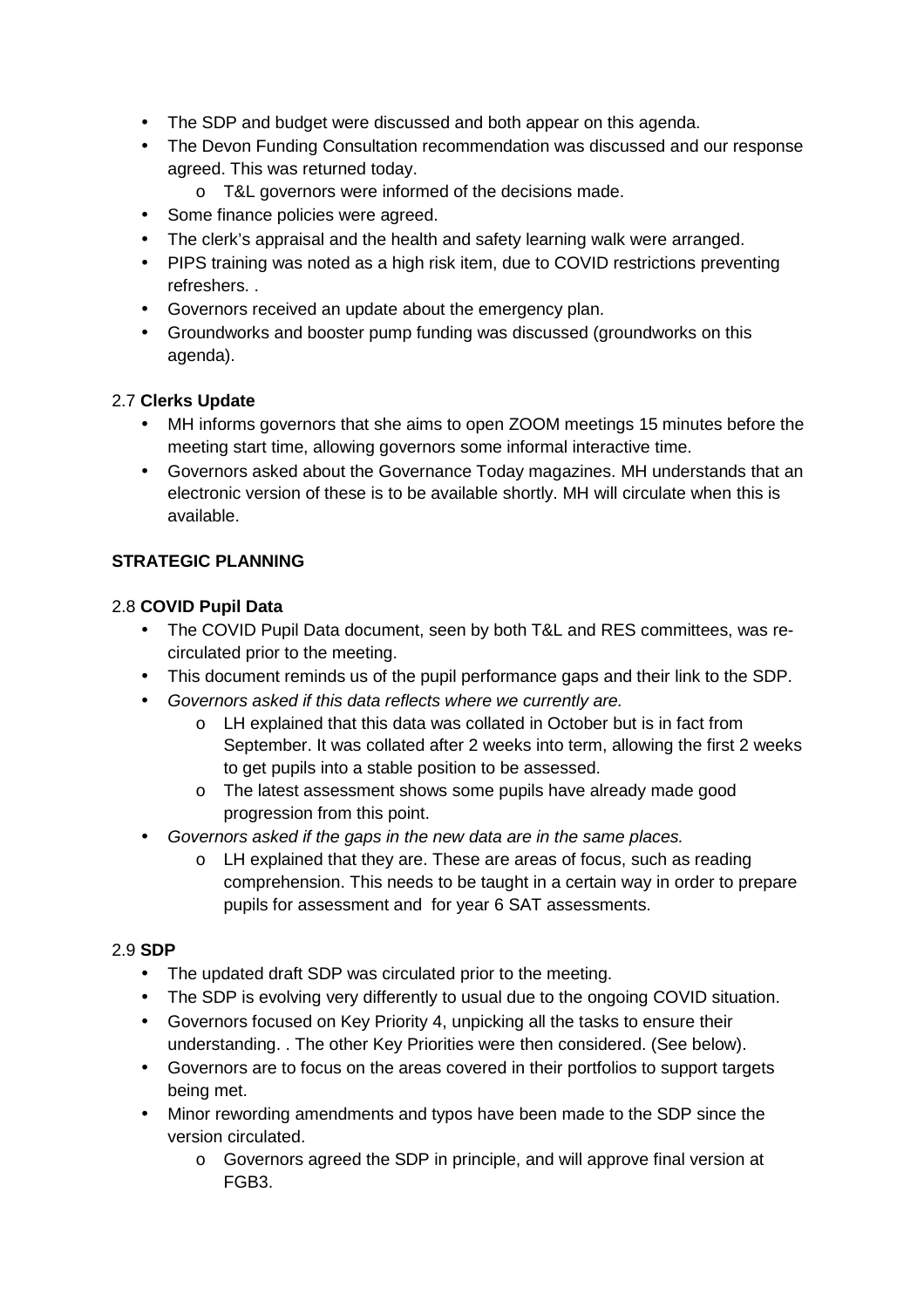Key Priority 4:

- Governors asked how the reading and comprehension data has fed through to item 4.1.
	- o LH explained that they will look for an increase in the number of pupils who are achieving ARE.
	- o The data from March shows where the pupils were.
	- o During lockdown a good number of pupils accessed education, however a number also did not.
	- o Chris Johnston, literacy lead, will monitor all areas of literacy. This includes monitoring planning; available tools; dropping into the classes; observing lessons and collating assessment results. The SDP shows what will underpin this.
- Governors questioned if the school has thought about how they plan to evidence the specific tasks.
	- o LH explained that, with regards to literacy, the school uses the 'Accelerated Reader' programme, where pupils read a book then complete an online quiz about it. Teachers can monitor progress made and can see where pupils have not been successful in quizzes.
	- o Guided reading (where a teacher reads a book with a group of pupils) is also a chance for teachers to assess pupil's comprehension abilities.
	- o KS1 are continuing to monitor phonics and reading levels.
- Governors asked about evidencing other areas of the SDP.
	- o LH explained how writing will be assessed using EGG grids, and maths can be assessed via assessments, and online maths quizzes.
- Governors asked about evidencing both staff and pupil wellbeing.
	- $\circ$  LH explained how the staff and pupil questionnaire results will help provided evidence.
	- o Staff absence rates will be monitored too.
- Governors asked if these targets have been woven into staff appraisals and individual targets.
	- o LH explained that they will. The first priority is pupil progress in reading, writing and maths.
	- o Pupils who have difficulty accessing the curriculum will have separate targets via IEPs.
- Governors asked about pupil wellbeing being included in the staff targets.
	- o LH explained that it is not.
- Governors asked if an OFSTED inspector would be able to see a clear link.
	- o LH explained that they would and that our rationale for having health and wellbeing at the top if the SDP is because supply teachers would not know the pupils, and the pupils need to be in the right place mentally, in order to make progress. There is also the question of being able to get supply staff to cover. Therefore, the school needs to look after the staff to be able to adequately support the pupils.
- Governors asked if the SEND provision is supporting what the school is aiming to achieve.
	- o LH explained that it is not as there is not enough provision.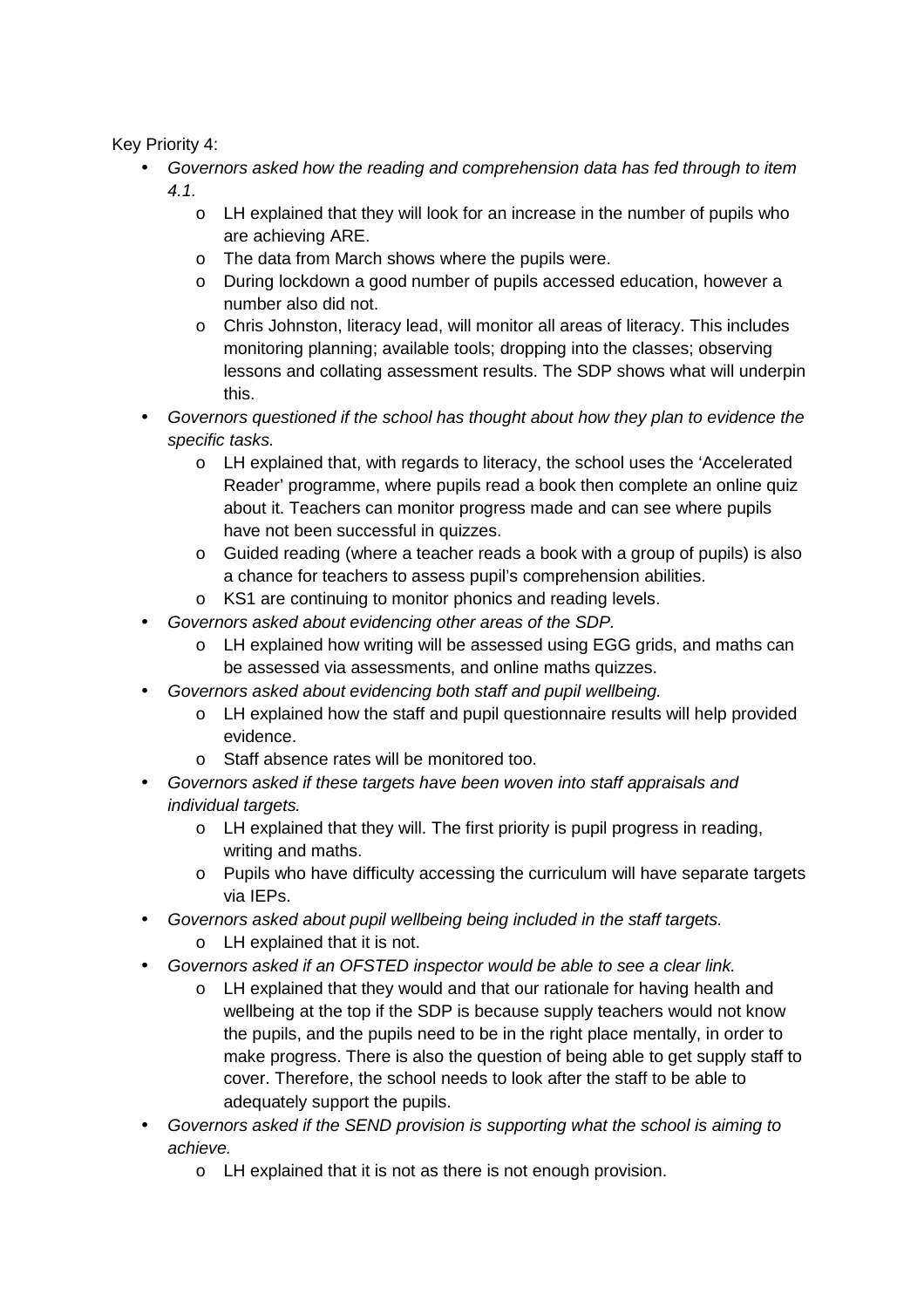- Governors asked if the SEND provision that they have is supporting the school.
	- o LH explained that it both is and is not. The staff are working very well. But the current regime means that staff are struggling to find both time and space to carry out interventions. Pupils are being removed from lessons in order to carry out these interventions. This results in missed lesson content
- Governors asked if the increased number of assessments will have an adverse impact on the pupils.
	- o LH explained that the impact will be no more than is usual to them. Pupils usually produce 2-3 units worth of work per half term. End of term assessments normally take place, but staff are also using final pieces of work as a bench mark for progress as well.
	- o Spelling tests are marked separately. However, the link between the tests and being able to recall the correct spelling in writing is being focused on.
- Governors asked to clarify that pupils will not notice the extra assessments.
	- o LH explained that they will not notice as regular assessments would be carried out anyway. The only area in which they may notice a difference is in comprehension as this is an area that will be enhanced.
- Governors asked if the school is planning to celebrate individual successes with the teachers.
	- o LH explained that they will. Teachers are gathering the data and looking at individual pupils.
	- o Governors expressed that recognising the teachers work is important too.
- Governors asked how staff felt about the relaxation activity idea.
	- $\circ$  LH explained how there has not been an opportunity to discuss this with staff yet. It will be discussed at the staff meeting on Wednesday.
- Governors asked about the surveys and when they will be distributed.
	- $\circ$  LH explained that they had come back from the printers and will be distributed by the end of the week.
- Governors asked about purchasing mental health training.
	- o LH explained that a mental health visitor had been talking with staff and pupils in school. They are hoping she will return in the Spring, but availability may be an issue.
	- o There are many free items available from DCC.
	- o An Education Psychologist has visited the school.
	- o It was suggested that all governors research mental health courses for schools as they are difficult to find.
- MB met LH for a meeting regarding staff wellbeing. Outcomes include:
	- o Governors need to support teachers.
	- o Teachers are able to express any concerns to LH and are not being challenged to do more than they can achieve under current circumstances.
	- o They discussed the idea of offering relaxation activities such as yoga, meditation or pilates.

Key Priority 1

• Governors are satisfied that this item is fully covered. The key areas being maintaining vigilance and following the actions on the risk assessments.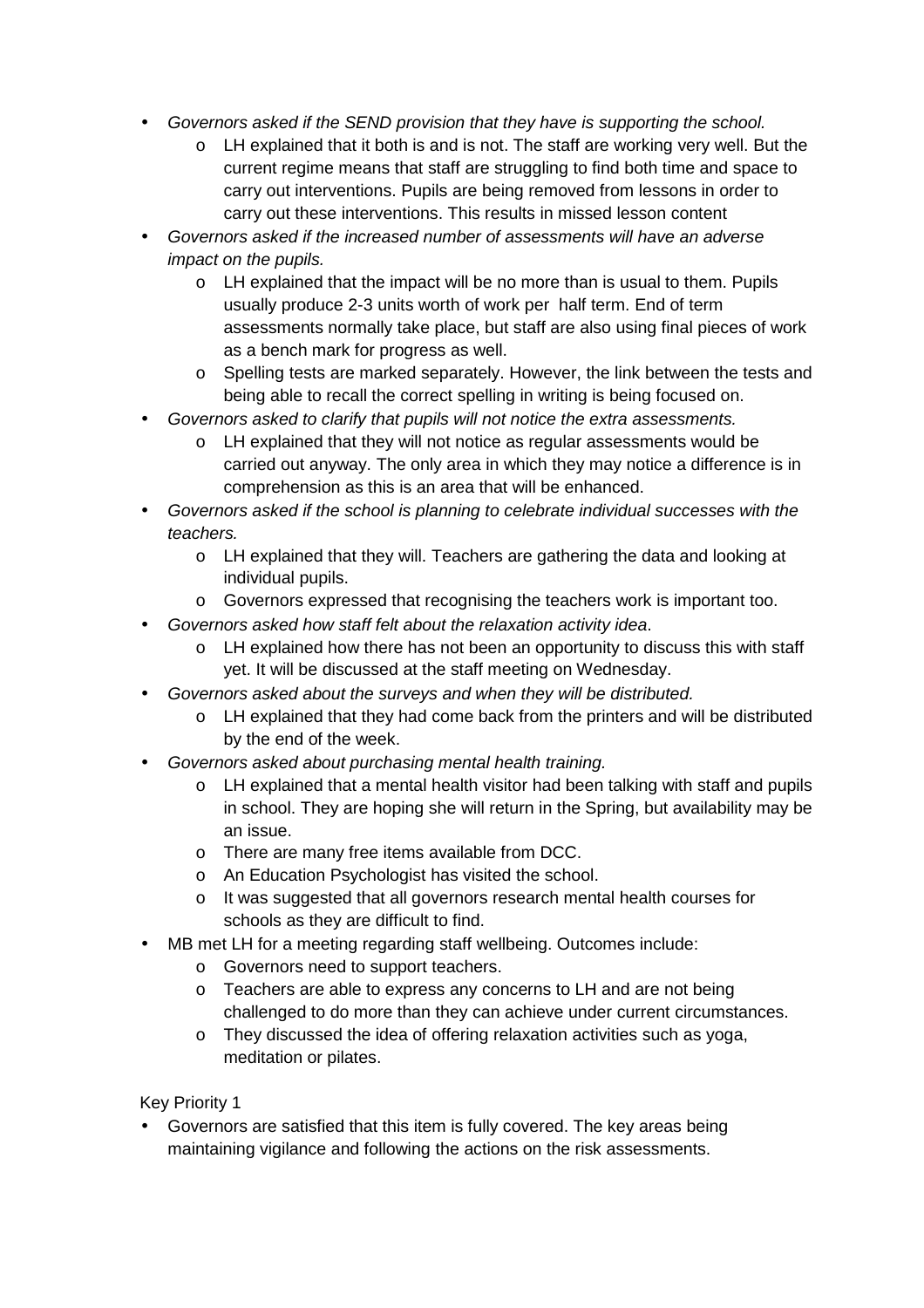Key Priority 2

• Governors are satisfied that this item is fully covered.

Key Priority 3

- Governors asked how item 3.8 would be achieved with pupils who will not talk.
	- o LH explained that pupils need to feel safe before they will talk. The school provides a forum to allow them to talk safely.
	- o The regular teaching of RSHE (PSHE) ensures that lots of wellbeing areas are being covered through the curriculum.
	- o Pupils are encouraged to express themselves in different ways, for example, drawing pictures.
	- o Guidance states that foundation subjects do not have to be taught, however they are still being delivered in order to keep the children happy and interested.
- Governors asked if this ability to talk was carried through the whole day, including with lunchtime staff.
	- o LH explained that this is difficult. There are 3 MTAs outside at lunchtime, covering half the school. There is not always the opportunity for them to talk. However, teachers are available inside if needed.
	- o Many pupils do not feel as safe at lunchtime as this is unstructured time.
- Governors asked if the SENDCo has been able to meet with staff yet to discuss emotional wellbeing of the pupils.
	- o LH explained that this has not happened yet. Linda Williamson is also doing a lot of work around pupil wellbeing and sharing it with colleagues as part of RSE.
- KT stated how reassuring her recent visit with the SENDCo was. The new SEND assistant is proving a great relief.
- Governors are satisfied that this item is fully covered.

Key Priority 5

• Governors are satisfied that this item is fully covered.

### 2.10 **Budget**

- The September figures were a 'work in progress'. There were some areas of overspend and other in underspend.
- It is anticipated that the new figures will not be good due to extra TA and COVID costs.
- This will require governor action. The Resources Committee may have to have an extraordinary meeting to discuss this.

# **ACTION: MH to add Budget to FGB3 agenda.**

# 2.11 **Excellence for ALL (EAP)**

- This was an LA initiative created approximately 5 years ago.
- The school has not received the paperwork for approximately 2 years.
- It is assumed that this no longer exists and will be removed from the annual cycle.

### **ACTION: MH to remove EAP from the annual cycle.**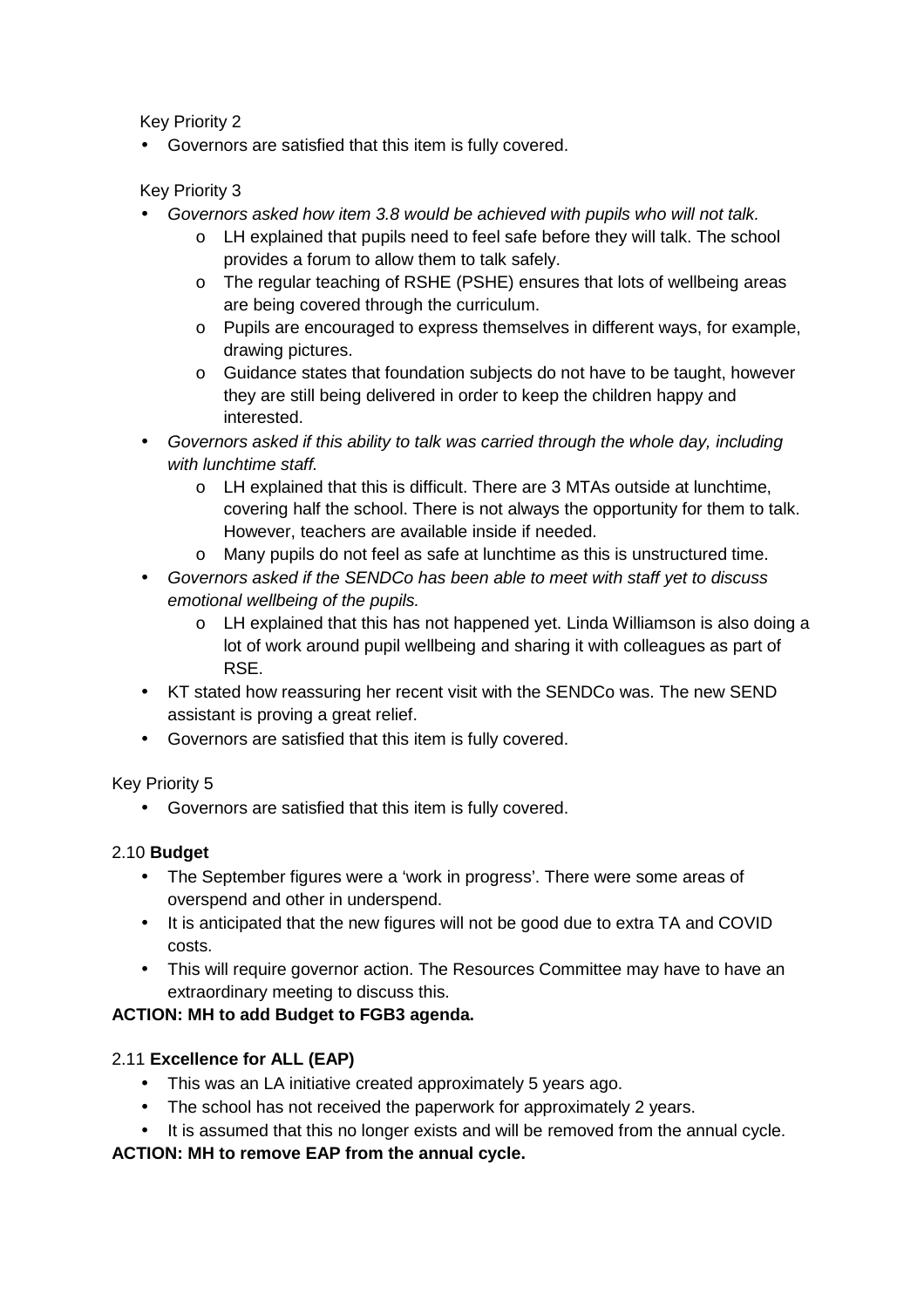# 2.12 **AF Masters Degree**

- A letter detailing AF's request was circulated prior to the meeting.
- Governors were invited to ask AF questions, to be followed up with a part 2 discussion at the end of the meeting, with AF absent.
- Governors noted their support for staff CPD and thanked AF for showing an interest in the course.
- Governors asked AF how she will manage her time with all the added pressures in the current climate.
	- $\circ$  AF explained that the course is part time. It will all be online and is research based. She anticipates it being more of a hobby/additional interest. Essays may be difficult but workable. The course is over 2 years with a short dissertation at the end (7000 words). This will not affect the school. And if the work load proved too much she would acknowledge that.
- Governors asked how many hours would this be per week.
	- o AF explained that the university have not been able to answer this. The course structure is 4 modules of 12 weeks. Some weeks may be busier than others. Not all of the information has been received yet.
- Governors asked if the 12 week modules include school holidays.
	- o AF explained that she has not received a timetable yet. So it is 12 calendar weeks, totalling 48 weeks over 2 years. The course is designed to be completed while working full time.
- Governors questioned the financial cost to the school.
	- o AF reassured governors that there would be no financial cost to the school because we automatically pay into a levy pot.
- Governors raised concerns over using PPA time to carry out coursework.
	- o AF explained that this would only be if she had to. The PPA would not be missed, it would be carried out at home if necessary.
- Governors asked about the 20% Off-The-Job training element.
	- o AF explained that due to the course being an apprenticeship, 20% must be within working hours. This will not all be in the school day, it could be demonstrated by other means.
- Time used for the course should be tracked.

# **STATUTORY REPORTING AND ACCOUNTABILITY**

### 2.13 **Headteacher Report**

- Parents evening was a valuable experience. Parents were grateful to be able to talk to teachers face to face and to be allowed inside the building.
- Attendance is excellent and above national average. One class is at 93% attendance, the rest are above 95%.
- Concerns have been raised about excessive handwashing and the cracking and drying of pupil's skin. This is most likely due to not rinsing or drying hands properly, which has been addressed, in addition to this the soap has been changed and a mild moisturising cream has been provided to soothe skin, and the RA 100 has been updated to reflect this.
- There are concerns about the cost of COVID as it is difficult to recoup funds already spent.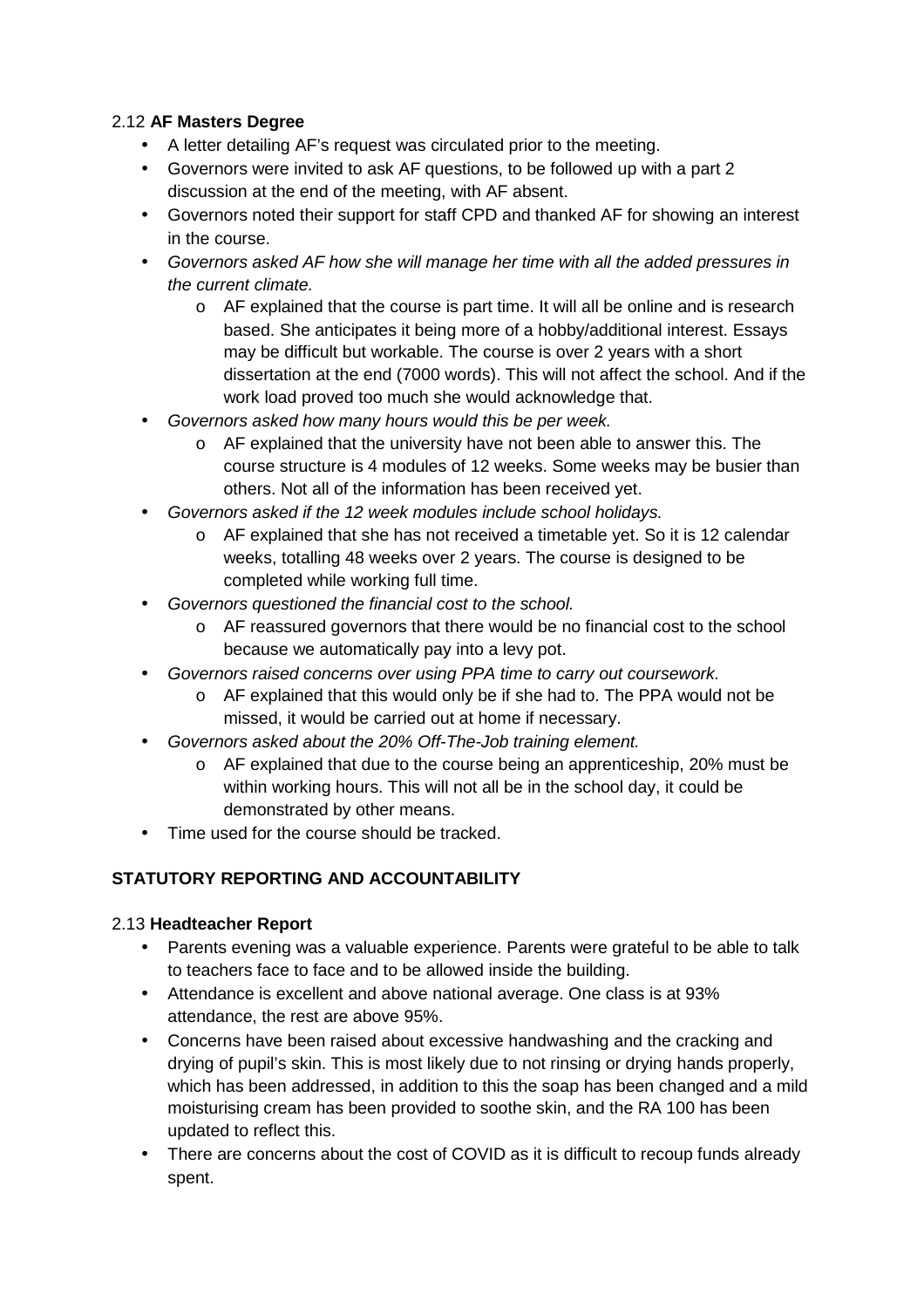- Overall, everyone is coping well.
- Governors asked if all pupils had returned, and if there are any behavioural difficulties.
	- o LH explained that one pupil is currently seeking an alternative establishment.
	- o All SEND pupils are back in school.
	- o Autistic children have settled into the new routines and are generally happy following their peers. It is now normal.

### 2.14 **Headteacher Appraisal**

- The Headteacher Appraisal is taking place on 17.11.20, with TN and MB.
- The LA Advisor input will not be used this year due to cost. TN is experienced in headteacher appraisals.

### 2.15 **Swimming Pool Committee**

- There has been no activity to report.
- The AGM should be taking place this month.

# **ACTION: TN to contact the swimming pool committee regarding AGM.**

### 2.16 **Training**

- EB is commended for her commitment to training this year.
- There are many virtual training opportunities available, including Dartmoor Academy; DAG; Schools and Academies online, in addition to Babcock.
- Governors were reminded to inform MH of any training undertaken.
- A governor is needed to shadow the finance lead, to improve our resilience in this important area.

# 2.17 **Groundworks**

- The MUGA needs resurfacing, however the surrounding area also needs work, including a new path and a retaining wall.
- The resources committee agreed that this work needs to be carried out, and it is on the asset management plan.
- Susan Vile attempted to gather quotes, however only received one.
- The quote cannot be precise due to materials potentially varying in price before Spring, when it is anticipated this work will happen.
- This needs FGB approval due to lack of quotations.
- FGB supports the recommendation from the resources committee, based on the quote received, and acknowledges that the usual 3 quotes could not be obtained. o Proposed by RD. Seconded by MB. Agreed by ALL.

### 2.18 **Policies**

# 2.18.1 **Safeguarding Policy Appendix 2**

- It is believed that this should read Addendum 2, as appendix 2 already exists.
- Carried forward.

### **ACTION: MH to research when this was last agreed and if it is still relevant.**

### 2.18.2 **SEND Policy**

• This policy is a model policy.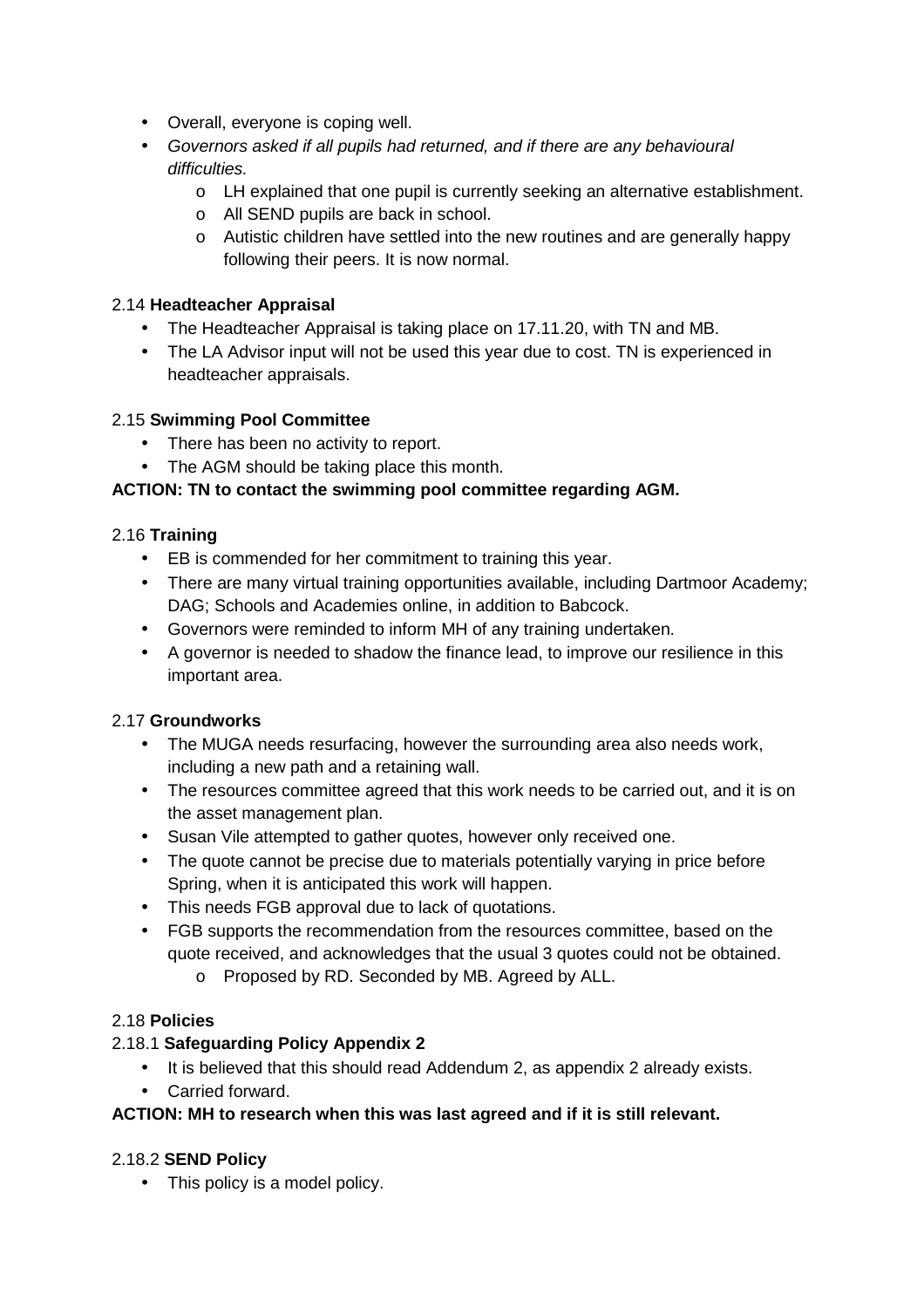- Governors asked why there was a highlighted area on page 4.
	- o LH explained that she does not know. This policy was received from the SENDCo.
	- $\circ$  It is understood that the highlighted information about 'DAF' is now known as the 'Team Around the Family', or TAF.
- Carried forward.

#### **ACTION: 1. LH to update highlighted area. 2. MH to add SEND Policy to FGB3 agenda.**

# 2.18.3 **Behaviour Policy**

- This policy has been amended due to physical violence towards members of staff from a pupil.
- Governors asked whether the policy should say a child 'will' or 'may' be excluded due to physical violence.
	- o Governors and LH discussed this wording and agreed to keep a zero tolerance approach and use 'will'.
- It was agreed that the physical and verbal abuse needed separating into two points: physical - will get excluded; verbal - may get excluded.
- Policy agreed with discussed changes.
	- o Proposed by KT. Seconded by TN. Agreed by ALL.

# 2.18.4 **Pay Policy**;

- The highlighted text shows where a selection needed to be inputted into the model. All selections are the same as before.
- This comes recommended from the Resources Committee.
- Policy agreed.
	- o Proposed by RD. Seconded by MB. Agreed by ALL.

# 2.18.5 **Child Protection & Safeguarding Policy**

- This is a model policy with personalisation.
- This comes recommended from the Teaching and Learning Committee.
- The e comments will be removed.
- Policy agreed.
	- o Proposed by KT. Seconded by TN. Agreed by ALL.

### **COMMUNITIES AND COMMUNICATION**

### 2.19 **Bow Times**

• A note about how governors are supporting staff mental health; the fact that governors are pleased with pupil progression; and an introduction from BW.

### 2.20 **Website**

• Agreed policies.

2.21 **Date of the next FGB meeting** is Tuesday 1<sup>st</sup> December 2020 at 6pm, preceded by Pay Committee at 5pm.